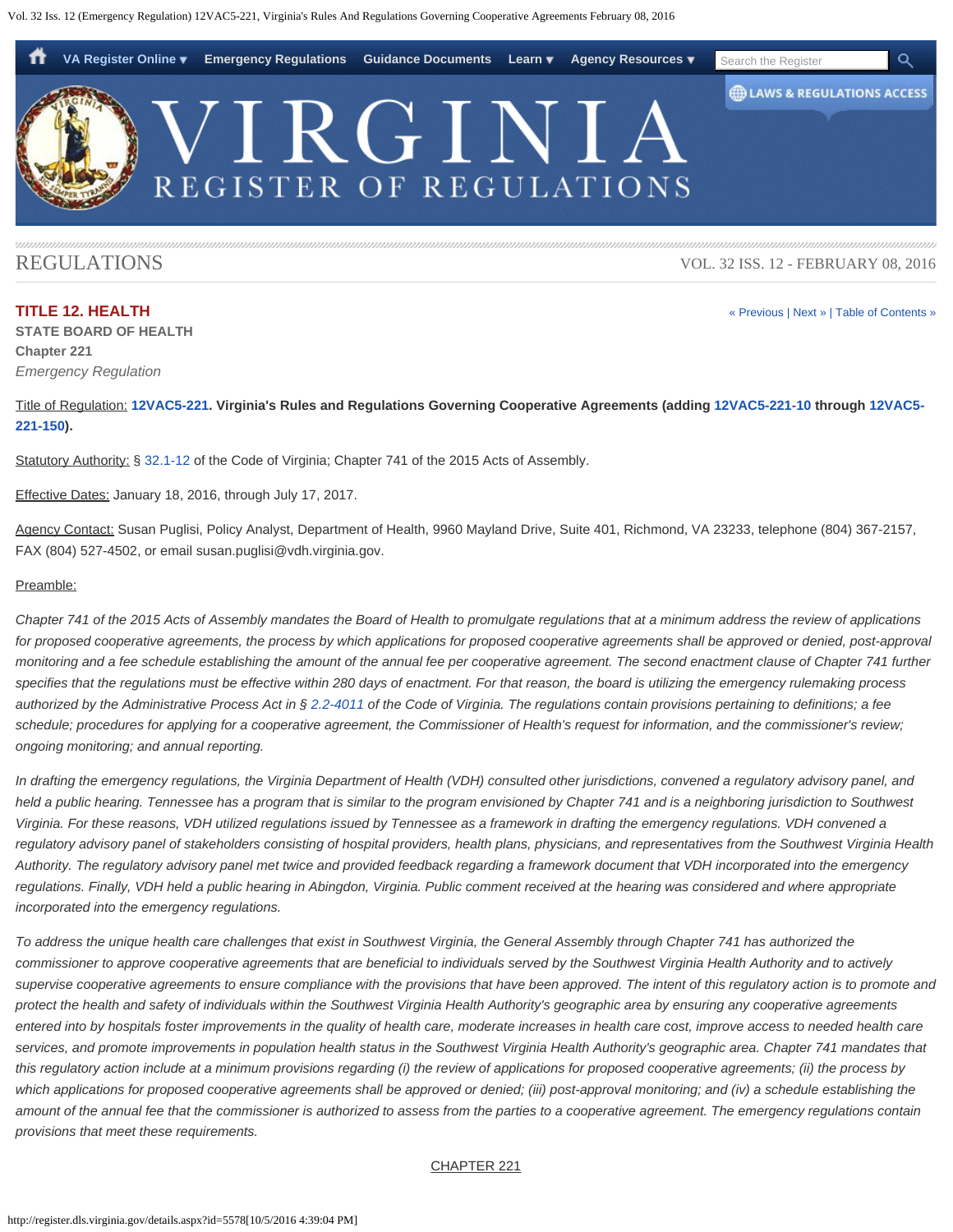## VIRGINIA'S RULES AND REGULATIONS GOVERNING COOPERATIVE AGREEMENTS

#### **12VAC5-221-10. Purpose.**

To address the unique health care challenges that exist in the Southwest Virginia community, the General Assembly authorized the commissioner to approve or deny an application for a cooperative agreement following receipt of a recommendation for approval by the authority. To the extent an approved cooperative agreement might be anticompetitive within the meaning and intent of state and federal antitrust laws, it is the intent of the Commonwealth with respect to each participating locality to supplant competition with a regulatory program to permit cooperative agreements that are beneficial to citizens served by the authority. The commissioner is authorized to issue a letter authorizing cooperative agreement if he determines by a preponderance of the evidence that the benefits likely to result from the cooperative agreement outweigh the disadvantages likely to result from a reduction in competition. The commissioner is responsible for actively supervising the parties that receive the letter authorizing cooperative agreement to ensure compliance with the provisions that have been approved. Such intent is within the public policy of the Commonwealth to facilitate the provision of quality, cost-efficient medical care to residents of a participating locality.

#### **12VAC5-221-20. Definitions.**

"Applicant" means a party to a proposed cooperative agreement who submits an application to the authority pursuant to § [15.2-5384.1](http://law.lis.virginia.gov/vacode/15.2-5384.1/) of the Code of Virginia.

"Application" means the written materials submitted by applicants to the authority and the department in accordance with § [15.2-5384.1](http://law.lis.virginia.gov/vacode/15.2-5384.1/) of the Code of Virginia.

"Authority" means the political subdivision organized and operated pursuant to Chapter 53.1 (§ [15.2-5368](http://law.lis.virginia.gov/vacode/15.2-5368/) et seq.) of Title 15.2 of the Code of Virginia, or if such authority is abolished, the board, body, authority, department, or officer succeeding to the principal functions thereof or to whom the powers given by Chapter 53.1 of Title 15.2 of the Code of Virginia are given by law.

"Attorney General" means the Attorney General for the Commonwealth of Virginia.

"Commissioner" means the State Health Commissioner.

"Cooperative agreement" means an agreement among two or more hospitals for the sharing, allocation, consolidation by merger or other combination of assets, or referral of patients, personnel, instructional programs, support services, and facilities or medical, diagnostic, or laboratory facilities or procedures or other services traditionally offered by hospitals.

"Day"means a business day.

"Department" means the Virginia Department of Health.

"Hospital" includes any health center and health provider under common ownership with the hospital and means any and all providers of dental, medical, and mental health services, including all related facilities and approaches thereto and appurtenances thereof. Dental, medical, and mental health facilities includes any and all facilities suitable for providing hospital, dental, medical, and mental health care, including any and all structures, buildings, improvements, additions, extensions, replacements, appurtenances, lands, rights in lands, franchises, machinery, equipment, furnishing, landscaping, approaches, roadways, and other facilities necessary or desirable in connection therewith or incidental thereto (including, without limitation, hospitals; nursing homes; assisted living facilities; continuing care facilities; self-care facilities; mental health facilities; wellness and health maintenance centers; medical office facilities; clinics; outpatient surgical centers; alcohol, substance abuse, and drug treatment centers; dental care clinics; laboratories; research facilities; sanitariums; hospices; facilities for the residence or care of the elderly, the handicapped, or the chronically ill; residential facilities for nurses, interns, and physicians; and any other kind of facility for the diagnosis, treatment, rehabilitation, prevention, or palliation of any human illness, injury, disorder, or disability) together with all related and supporting facilities and equipment necessary and desirable in connection therewith or incidental thereto, or equipment alone, including, without limitation, kitchen, laundry, laboratory, wellness, pharmaceutical, administrative, communications, computer and recreational facilities and equipment, storage space, mobile medical facilities, vehicles and other equipment necessary or desirable for the transportation of medical equipment or the transportation of patients. Dental, medical, and mental health facilities also includes facilities for graduate-level instruction in medicine or dentistry and clinics appurtenant thereto offering free or reduced rate dental, medical, or mental health services to the public.

"Letter authorizing cooperative agreement" means a document that is issued by the commissioner approving a cooperative agreement.

"Measure" means some number of factors or benchmarks, which may be binary, a range, or continuous factors.

"Participating locality" means any county or city in the LENOWISCO or Cumberland Plateau Planning District Commissions and the Counties of Smyth and Washington and the City of Bristol with respect to which an authority may be organized and in which it is contemplated that the authority will function.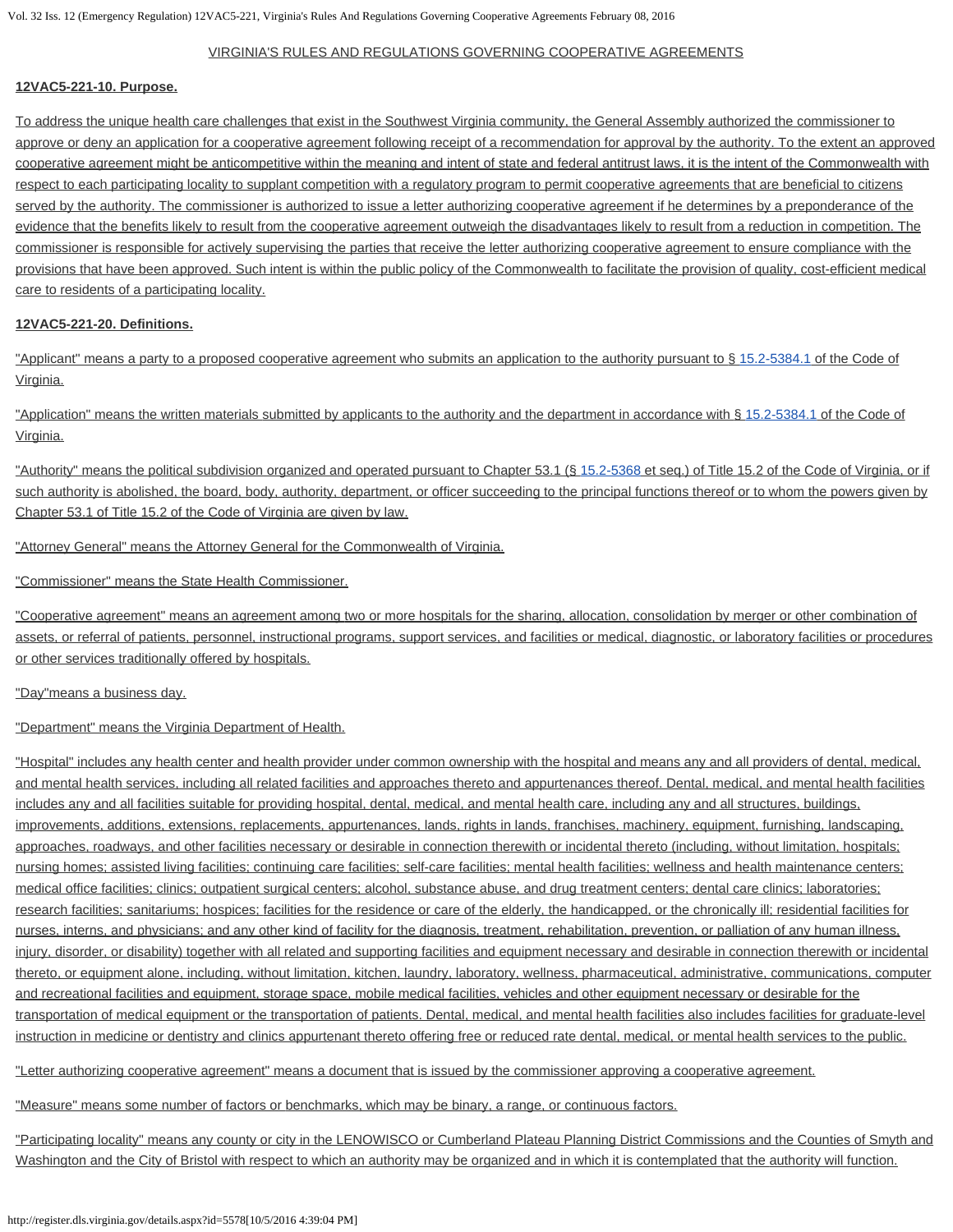#### "Party" means a hospital entering into a cooperative agreement.

"Plan of separation" means the written proposal submitted with an application to return the parties to a preconsolidation state, which includes a plan for separation of any combined assets, offering, provision, operation, planning, funding, pricing, contracting, utilization review or management of health services or any combined sharing, allocation, or referral of patients, personnel, instructional programs, support services and facilities or medical, diagnostic or laboratory facilities or procedures or other services traditionally offered by hospitals, including any parent or subsidiary at the time the consolidation occurs or thereafter.

"Primary service area" or "PSA" means the geographic area from which a hospital draws 75% of its patients as measured by the residential zip code of each patient.

"Secondary service area" or "SSA" means the geographic area from which a hospital draws an additional 15% of its patients, as measured by the residential zip code of each patient.

## **12VAC5-221-30. Separate applications.**

A party shall submit an application for a letter authorizing cooperative agreement for each cooperative agreement the party is applying to enter into. This provision applies even in the event that the parties have an existing letter authorizing cooperative agreement issued by the commissioner. An amendment to a cooperative agreement shall require submission of a new application.

#### **12VAC5-221-40. Application.**

A. Parties within any participating locality may submit an application for a letter authorizing cooperative agreement to the authority. Information regarding the requirements of an application for a letter authorizing cooperative agreement submitted to the authority should be obtained through the authority.

B. At the time of submission to the authority, parties shall simultaneously submit a copy of the application to the commissioner and the Attorney General.

C. If the authority requires the applicant to submit additional information before determining that the application is complete, the parties shall simultaneously submit a copy of the additional information to the authority, the commissioner, and the Attorney General.

D. If the applicants believe the materials submitted contain proprietary information that is required to remain confidential, such information must be clearly identified and the applicants shall submit duplicate applications, one with full information for the commissioner's use and one redacted application available for release to the public. Proprietary information that is clearly identified by the applicants will be kept confidential by the department pursuant to subdivision 3 of § [2.2-3705.6](http://law.lis.virginia.gov/vacode/2.2-3705.6/) of the Code of Virginia.

#### **12VAC5-221-50. Fee schedule.**

A. Fees shall be remitted only by certified check, cashier's check, bank money order, or other methods approved by the department. Fees shall be made payable to the department.

B. The application fee shall be \$50,000 and shall be due to the department upon its receipt of a recommendation for approval from the authority.

C. If the commissioner should determine after review of the application that the actual cost incurred by the department is less than \$50,000, the applicant shall be reimbursed the amount that is greater than the actual cost. If the commissioner should determine that the actual cost incurred by the department is greater than \$50,000, the applicant shall pay any additional amounts due as instructed by the department. The application fee shall not exceed \$75,000.

#### **12VAC5-221-60. Public hearing.**

A. The authority shall, in conjunction with the commissioner, schedule a public hearing for each completed application submitted. The hearing shall be held no later than 45 days after the receipt of a complete application by the authority.

B. The authority will publish and issue notice of the hearing in accordance with subsection C of § [15.2-5384.1](http://law.lis.virginia.gov/vacode/15.2-5384.1/) of the Code of Virginia.

C. The public hearing shall be open to the public in accordance with the provisions of the Virginia Freedom of Information Act (§ [2.2-3700](http://law.lis.virginia.gov/vacode/2.2-3700/) et. seq. of the Code of Virginia).

D. The public hearing shall be recorded by the Virginia Department of Health.

# **12VAC5-221-65. Public comment to the commissioner.**

The public may submit written comments regarding the application to the commissioner. To ensure consideration by the commissioner, written comments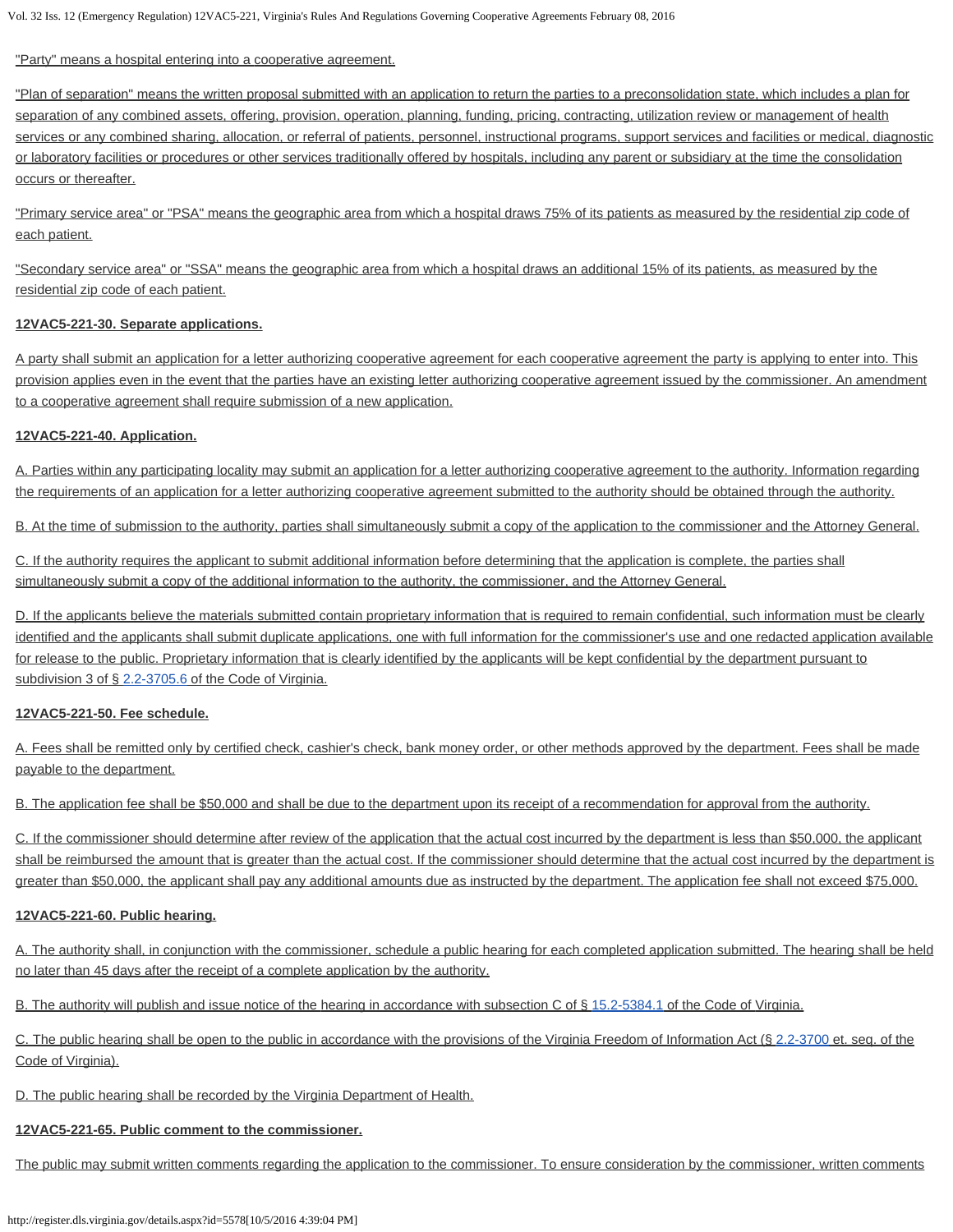must be received no later than 14 days after the authority adopts its recommendation on the application.

## **12VAC5-221-70. The commissioner's request for information.**

A. Upon receipt of the authority's recommendation for approval, the commissioner and department may request supplemental information from the applicants.

B. To the extent the information is not present within the application, the commissioner shall request the following information:

1. A report or reports used for public information and education about the proposed cooperative agreement prior to the parties' submission of the application. The applicants shall document the efforts used to disseminate the report or reports. The report or reports shall include, but are not limited to:

a. A description of the proposed primary service area (PSA) and secondary service areas (SSA) and the services and facilities to be included in the cooperative agreement;

b. A description of how health services will change if the letter authorizing cooperative agreement is issued;

c. A description of improvements in patient access to health care including prevention services for all categories of payers and advantages patients will experience across the entire service area regarding costs, availability, and accessibility upon implementation of the cooperative agreement and/or findings from studies conducted by hospitals and other external entities, including health economists, and clinical services and population health experts, that describe how implementation of the proposed cooperative agreement will be effective with respect to resource allocation implications; efficient with respect to fostering cost containment, including, but not limited to, eliminating duplicative services; and equitable with respect to maintaining quality and competition in health services within the service area and assuring patient access to and choice of insurers and providers within the health care system;

d. A description of any plans by the parties regarding existing or planned facilities that will impact access for patients to the services currently offered by the parties at their respective facilities, including expansions, closures, reductions in capacity, consolidation, and reduction or elimination of any services;

e. A description of the findings from community or population health assessments for the service areas regarding major health issues, trends, and health disparities, including comparisons to measures for the state and similar regional areas, and a description of how the health of the population will change if the letter authorizing cooperative agreement is issued; and

f. A description of the impact on the health professions workforce including long-term employment, wage levels, recruitment, and retention of health professionals.

2. A record of community stakeholder and consumer views of the proposed cooperative agreement collected through a public participatory process including meetings and correspondence. Transcripts or minutes of any meetings held during the public participatory process shall be included in the report.

3. A summary of the nature of the proposed cooperative agreement between the parties.

4. A signed copy of the cooperative agreement and a copy of the following:

a. A description of any consideration passing to any party, individual or entity under the cooperative agreement including the amount, nature, source, and recipient;

b. A detailed description of any merger, lease, operating or management contract, change of control or other acquisition or change, direct or indirect, in ownership of any party or of the assets of any party to the cooperative agreement;

c. A list of all services and products and of all hospitals and other service locations that are a subject of the cooperative agreement including those not located or provided within the boundaries of the Commonwealth of Virginia, and including, but not limited to, hospitals or other inpatient facilities, insurance products, physician practices, pharmacies, accountable care organizations, psychiatric facilities, nursing homes, physical therapy and rehabilitation units, home care agencies, wellness centers or services, surgical centers or services, dialysis centers or services, cancer centers or services, imaging centers or services, support services, and any other product, facility, or service; and

d. A description of each party's contribution of capital, equipment, labor, services, or other contribution of value to the transaction.

5. A detailed description of the current and proposed PSA and SSA for the parties, including the PSA and SSA of each party's hospitals, not limited to the boundaries of the Commonwealth of Virginia. If the proposed PSA and SSA differ from the service areas where the parties have conducted business over the five years preceding the application, a description of how and why the proposed PSA or SSA differs and why changes are proposed.

6. A description of the prior history of dealings between the parties for the last five years, including but not limited to, their relationship as competitors and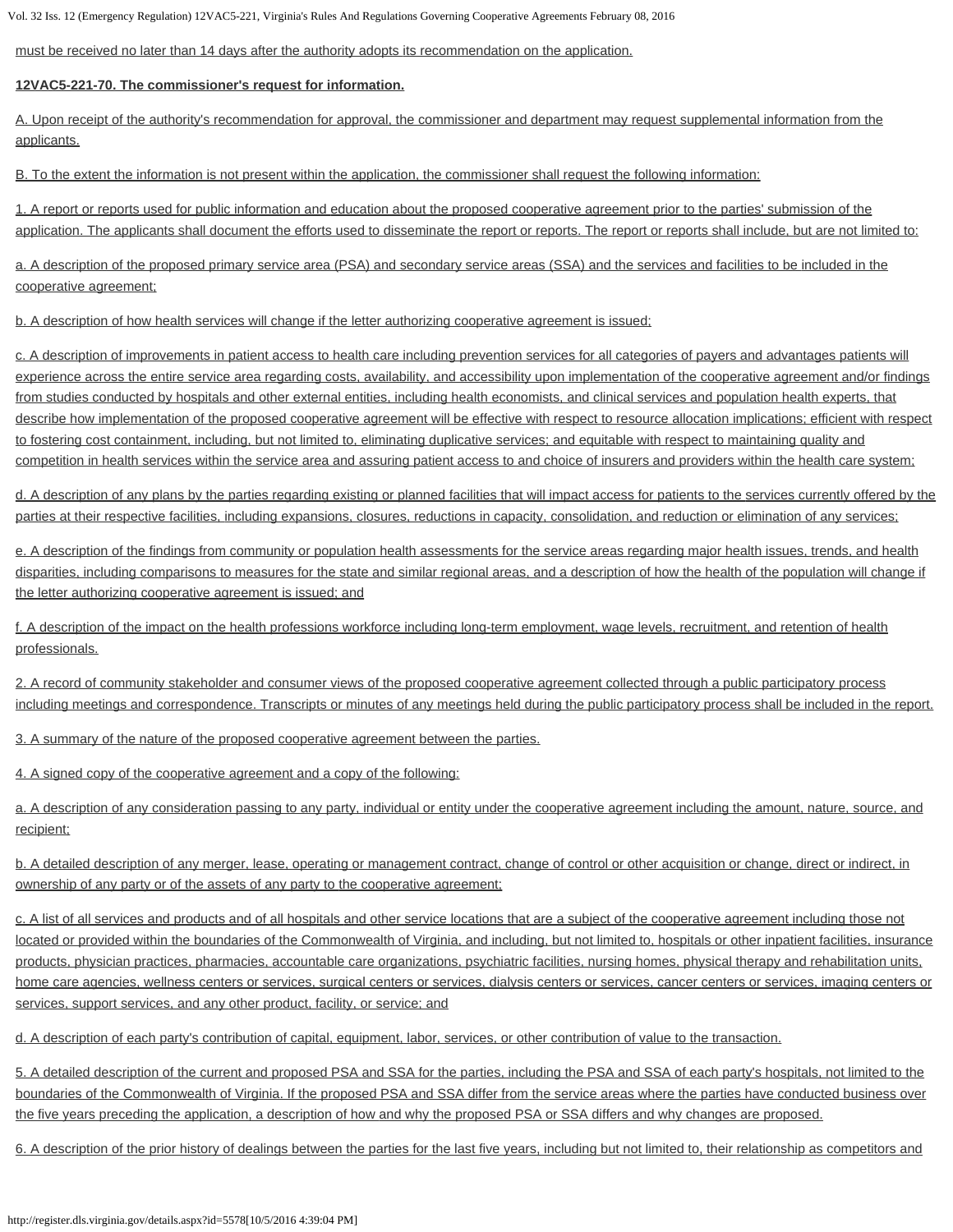any prior joint ventures, affiliations, or other collaborative agreements between the parties.

7. Documents sufficient to show the financial performance of each party to the transaction for each of the preceding five fiscal years including tax returns, debt, bond rating, and debt service; and copies of offering materials, subsequent filings such as continuing disclosure agreements and material event disclosures, and financial statements prepared by external certified public accountants, including management reports.

8. A copy of the current annual budget and budgets for the last five years for each party to the cooperative agreement. The budgets shall be in sufficient detail so as to determine the fiscal impact of the cooperative agreement on each party. The budgets shall be prepared in conformity with generally accepted accounting principles (GAAP) and all assumptions used shall be documented.

9. Projected budgets, including projected costs, revenues, profit margins, and operating ratios, of each party for each year for a period of five years after a letter authorizing cooperative agreement is issued. The budgets shall be prepared in conformity with generally accepted accounting principles (GAAP) and all assumptions used shall be documented.

10. A detailed explanation of the projected effects including expected change in volume, price, and revenue as a result of the cooperative agreement, including:

a. Identification of all insurance contracts and payer agreements in place at the time of the application and a description of pending or anticipated changes that would require or enable the parties to amend their current insurance and payer agreements;

b. A description of how pricing for provider insurance contracts are calculated and the financial advantages accruing to insurers, insured consumers and the parties to the cooperative agreement if the letter authorizing cooperative agreement is issued including changes in percentage of risk-bearing contracts; and

c. Identification of existing and future business plans, reports, studies or other documents of each party that:

(1) Discuss each party's projected performance in the market, business strategies, capital investment plans, competitive analyses, and financial projections, including any documents prepared in anticipation of the cooperative agreement; and

(2) Identify plans that will be altered, eliminated, or combined under the cooperative agreement.

11. A copy of the following policies under the proposed cooperative agreement:

a. A policy that assures no restrictions to Medicare and/or Medicaid patients;

b. Policies for free or reduced fee care for the uninsured and indigent;

c. Policies for bad debt write-off; and

d. Policies that require the parties to the cooperative agreement to maintain or exceed the existing level of charitable programs and services.

12. A description of the plan to systematically integrate health care and preventive health services among the parties to the cooperative agreement in the proposed geographic service area that addresses the following:

a. A streamlined management structure, including a description of a single board of directors, centralized leadership, and operating structure;

b. Alignment of the care delivery decisions of the system with the interests of the community;

c. Clinical standardization;

d. Alignment of the cultural identities of the parties to the cooperative agreement

e. Any planned expansions, closures, reductions in capacity, consolidation, and reduction or elimination of any services;

f. Any plan for integration regarding health professions workforce development and the recruitment and retention of health professionals; and

g. Any plan for implementation of innovative or value-based payment models.

13. A description of the plan, including economic metrics, that details anticipated efficiencies in operating costs and shared services that can be gained only through the cooperative agreement including:

a. Proposed use of any cost saving to reduce prices borne by insurers and consumers;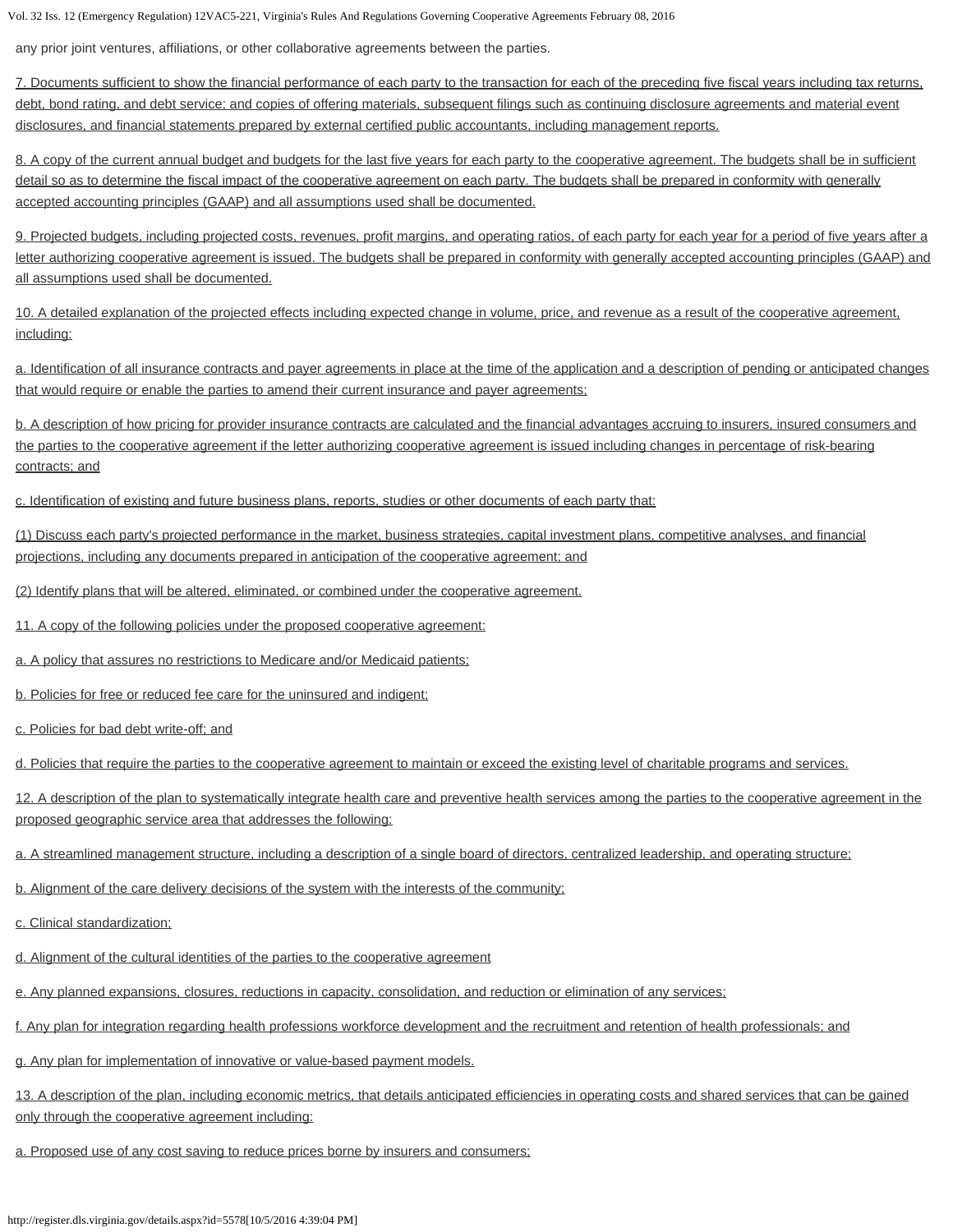b. Proposed use of cost savings to fund low-cost or no-cost services designed to achieve long-term population health improvements; and

c. Other proposed uses of savings to benefit advancement of health and quality of care and outcomes.

14. A description of the market and the competitive dynamics for health care services in the parties' respective service areas, including at a minimum:

a. The identity of any nonparty hospital located in the PSA and SSA and any nonparty hospital outside of the PSA and SSA that also serves patients in the parties' PSA and SSA;

b. Estimates of the share of hospital services furnished by each of the parties and any nonparty hospitals;

c. Identification of whether any services or products of the proposed cooperative agreement are currently being offered or capable of being offered by any nonparty hospitals in the PSA and SSA and a description of how the proposed cooperative agreement will not exclude such nonparty hospitals from continued competitive and independent operation in the PSA and SSA;

d. A listing of the physicians employed by or under contract with each of the parties' hospitals in the PSA and SSA, including their specialties and office locations;

e. The identity of any potential entrants in the parties' PSA and SSA and the basis for any belief that such entry is likely within the two calendar years immediately following the date of the letter authorizing cooperative agreement is issued by the department; and

f. A list of each party's top 10 commercial insurance payers by revenue within the PSA and SSA.

15. A detailed description of each of the benefits that the parties propose will be achieved through the cooperative agreement. For each benefit include:

a. A description specifically describing how the parties intend to achieve the benefit;

b. A description of what the parties have done in the past with respect to achieving or attempting to achieve the benefits independently or through collaboration and how this may change if the cooperative agreement is granted;

c. An explanation of why the benefit can only be achieved through a cooperative agreement and not through other less restrictive arrangements; and

d. A description of how the parties propose that the commissioner measure and monitor achievement of the proposed benefit including:

(1) Proposed measures and suggested baseline values with rationale for each measure to be considered by the commissioner in developing a plan to monitor achievement of the benefit;

(2) The current and projected levels and the trajectory for each measure that would be achieved over the next five years under the cooperative agreement;

(3) The projected levels for each measure in five years in the absence of the cooperative agreement; and

(4) A plan for how the requisite data for assessing the benefit will be obtained.

16. A description of any potential adverse impact of the proposed cooperative agreement on (i) population health or (ii) quality, availability, cost, or price of health care services to patients or payers.

17. A description of any commitments the parties are willing to make to address any potential adverse impacts resulting from the cooperative agreement. Each such commitment shall at a minimum include:

a. The parties' proposed benchmarks and metrics to measure achievement of the proposed commitments;

b. The parties' proposed plan to obtain and analyze data to evaluate the extent to which the commitments have been met, including how data shall be obtained from entities other than the parties; and

c. The parties' proposed consequences if they do not meet a commitment.

18. A plan of separation. The parties shall provide an independent opinion from a qualified organization verifying the plan of separation can be operationally implemented without undue disruption to essential health services provided by the parties.

19. A statement regarding the requirements for any certificate or certificates of public need resulting from the cooperative agreement.

20. A detailed description of the total cost to the parties resulting from the application for the cooperative agreement. Cost estimates should include costs for consultant, legal, and professional services; capital costs; financing costs; and management costs. The description should identify costs associated with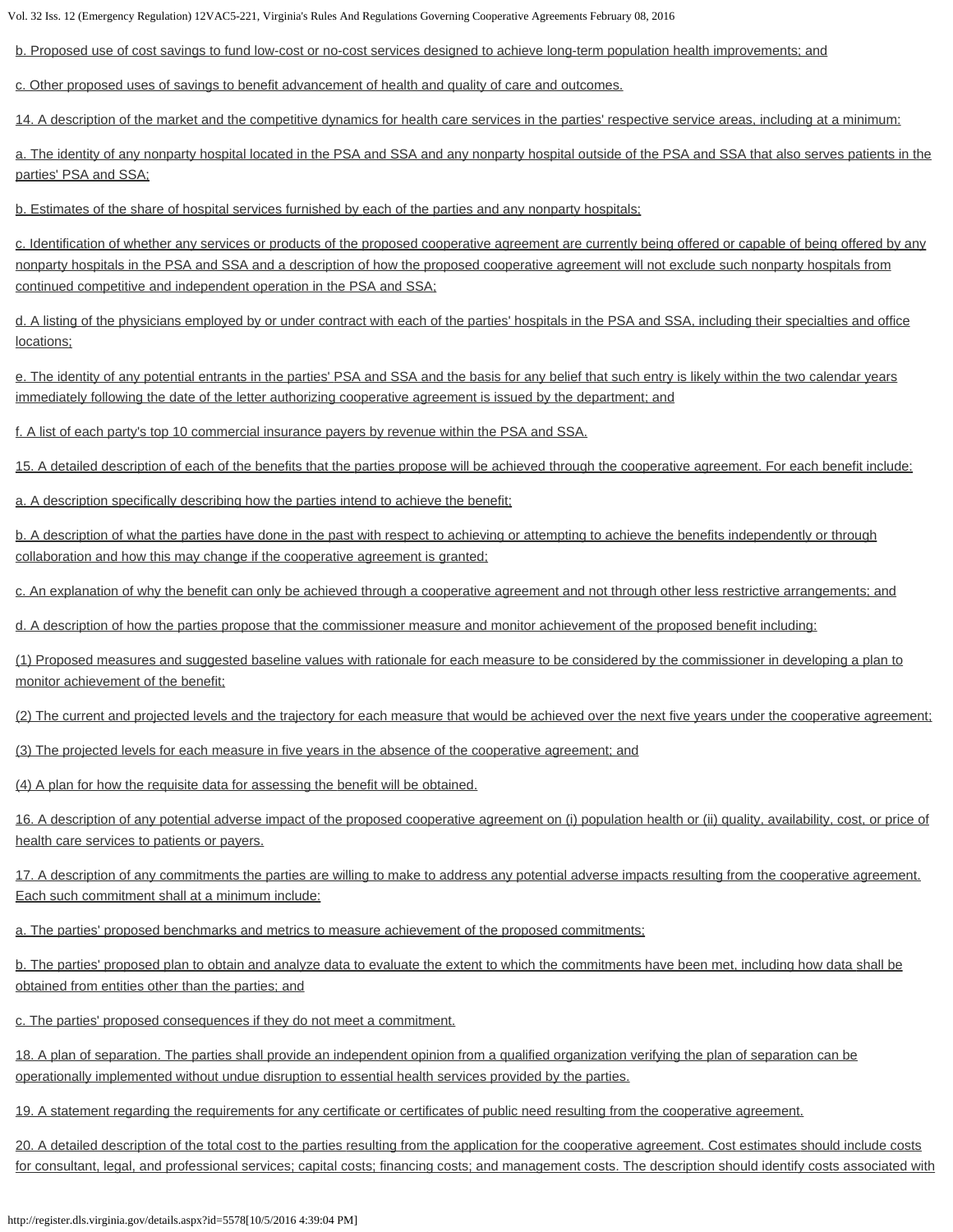the implementation of the cooperative agreement, including documentation of the availability of necessary funds. The description should identify which costs will be borne by each party.

21. An explanation of the reasons for the exclusion of any information set forth in this section. If the parties exclude an item because it is not applicable to the proposed cooperative agreement, an explanation of why the item is not applicable shall be provided.

22. A timetable for implementing all components of the proposed cooperative agreement and contact information for the person or persons authorized to receive notices, reports, and communications with respect to the letter authorizing cooperative agreement.

23. Records, reports, and documentation to support the information submitted pursuant to this section, including any additional supplemental information requested by the commissioner.

C. All supplemental information submitted to the commissioner shall be accompanied by a verified statement signed by the chairperson of the board of directors and chief executive officer of each party; or if one or more party is an individual, signed by the individual attesting to the accuracy and completeness of the enclosed information.

## **12VAC5-221-80. The commissioner's review.**

A. The commissioner shall consult with the Attorney General when reviewing an application.

B. The commissioner may consult with the Federal Trade Commission when reviewing an application.

C. The commissioner may consult and coordinate with other affected jurisdictions when reviewing an application.

D. The commissioner shall consult with all other affected agencies of the Commonwealth when reviewing an application.

E. The commissioner in his review shall examine the record developed by the authority, the authority's recommendation for approval, and any additional information received from the parties. In addition, the commissioner may consider any other data, information, or advice available to him.

F. The commissioner shall not render a decision on the application until all supplemental information requested has been received.

G. The commissioner shall consider the following factors when conducting a review of an application:

1. Advantages.

a. Enhancement of the quality of hospital and hospital-related care, including mental health services and treatment of substance abuse, provided to citizens served by the authority, resulting in improved patient satisfaction;

b. Enhancement of population health status consistent with the regional health goals established by the authority;

c. Preservation of hospital facilities in geographical proximity to the communities traditionally served by those facilities to ensure access to care;

d. Gains in the cost-efficiency of services provided by the hospitals involved;

e. Improvements in the utilization of hospital resources and equipment;

f. Avoidance of duplication of hospital resources;

g. Participation in the state Medicaid program; and

h. Total cost of care.

2. Disadvantages.

a. The extent of any likely adverse impact of the proposed cooperative agreement on the ability of health maintenance organizations, preferred provider organizations, managed health care organizations, or other health care payers to negotiate reasonable payment and service arrangements with hospitals, physicians, allied health care professionals, or other health care providers;

b. The extent of any reduction in competition among physicians, allied health care professionals, other health care providers, or other persons furnishing goods or services to, or in competition with, hospitals that is likely to result directly or indirectly from the proposed cooperative agreement;

c. The extent of any likely adverse impact on patients in the quality, availability, and price of health care services; and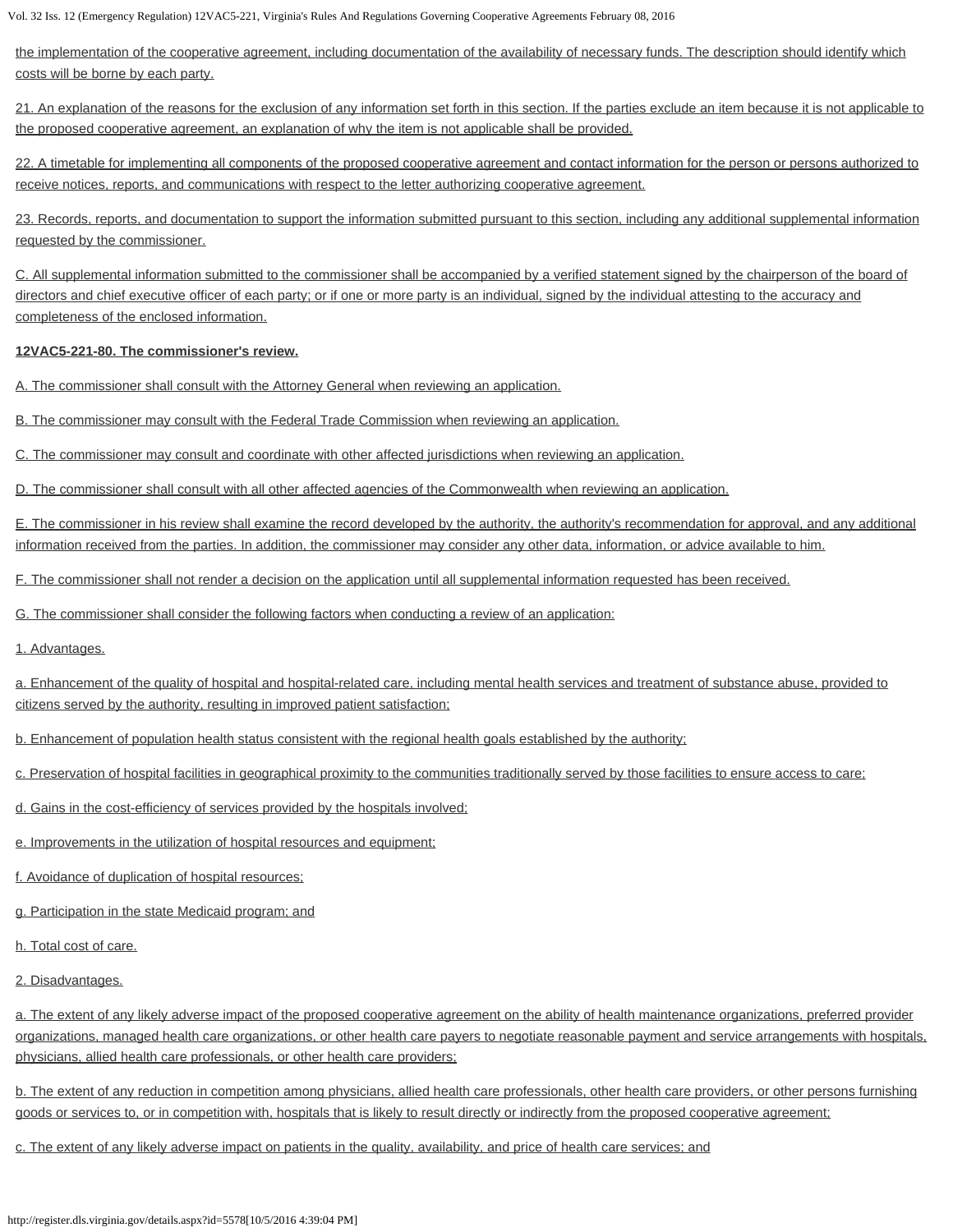d. The availability of arrangements that are less restrictive to competition and achieve the same benefits or a more favorable balance of benefits over disadvantages attributable to any reduction in competition likely to result from the proposed cooperative agreement.

H. The commissioner shall approve the application if he finds by a preponderance of the evidence that the benefits likely to result from the proposed cooperative agreement outweigh the disadvantages likely to result from a reduction in competition from the proposed cooperative agreement.

I. In the selection and application of the measures for reviewing the proposed benefits of the cooperative agreement, as well as during the monitoring and active supervision of any approved cooperative agreement, the commissioner shall:

1. Draw from consensus health and health care metrics, such as those being developed pursuant to the Virginia state innovation model development initiative and state population health improvement plan, to ensure the validity and consistency of the measure;

2. Use historical actual experience in the region to establish baseline performance and evaluate progress over time;

3. Consider recommendations on the measures and goals from the Technical Advisory Panel appointed pursuant to [12VAC5-221-120;](http://law.lis.virginia.gov/admincode/title12/agency5/chapter221/section120/) and

4. Allow for flexibility, to the extent quantifiable goals or targets are specified, should environmental factors that are outside the control of the parties change significantly.

#### **12VAC5-221-90. Action on an application.**

A. The commissioner shall issue his decision in writing within 45 days of receipt of the authority's recommendation. However, if the commissioner has requested supplemental information from the applicants, the commissioner shall have 15 days, following receipt of the supplemental information, to issue a decision.

B. At the request of the applicants, the commissioner may delay issue of his decision to provide additional time to review the record.

C. The commissioner may condition approval of the letter authorizing cooperative agreement upon the applicants' commitment to achieving the improvements in population health, access to health care services, quality, and cost efficiencies identified by the applicants in support of their application. Such conditions may include, but are not limited to:

1. A cap on the negotiated case-mix adjusted revenue per discharge by payer by product. The method for calculating such a case-mix shall be published on the Virginia Department of Health's Office of Licensure and Certification's website in a guidance document. The department may rely on third-party auditors to assist in determining the method for determining such caps, such caps' levels, and a plan for monitoring compliance;

2. A commitment to return a portion of the cost savings and efficiencies gained through the cooperative agreement to residents in the participating localities through specific proposed mechanisms;

3. An agreement that the parties shall not prevent or discourage health plans from directing or incentivizing patients to choose certain providers; the parties shall not have any contractual clauses or provisions that prevent health plans from directing or incentivizing patients;

4. An agreement that the parties shall not engage in the tying of sales of the health system's services with the health plan's purchase of other services from the health system;

5. An agreement that the parties shall not restrict a health plan's ability to make available to its health plan enrollees cost, quality, efficiency, and performance information to aid enrollees in evaluating and selecting providers in the health plan; and

6. A commitment that the parties shall not refuse to include certain provisions in contracts with health plans that have been utilized in health plan contracts in other parts of the Commonwealth in order to promote value-based health care, including but not limited to, bundled payments, pay for performance, utilization management, and other processes that reward improvements in quality and efficiency.

D. The commissioner's decision to approve or deny an application shall constitute a case decision pursuant to the Virginia Administrative Process Act (§ [2.2-4000](http://law.lis.virginia.gov/vacode/2.2-4000/) et. seq. of the Code of Virginia).

## **12VAC5-221-100. Ongoing and active supervision.**

A. The commissioner shall maintain active and continuing supervision of the parties in accordance with the terms under this subsection and to ensure compliance with the cooperative agreement and the letter authorizing cooperative agreement.

B. Any party who receives a letter authorizing cooperative agreement shall submit any additional information that is requested by the department to establish benchmarks for ongoing monitoring and supervision. The department's request may include, but is not limited to (i) information on patient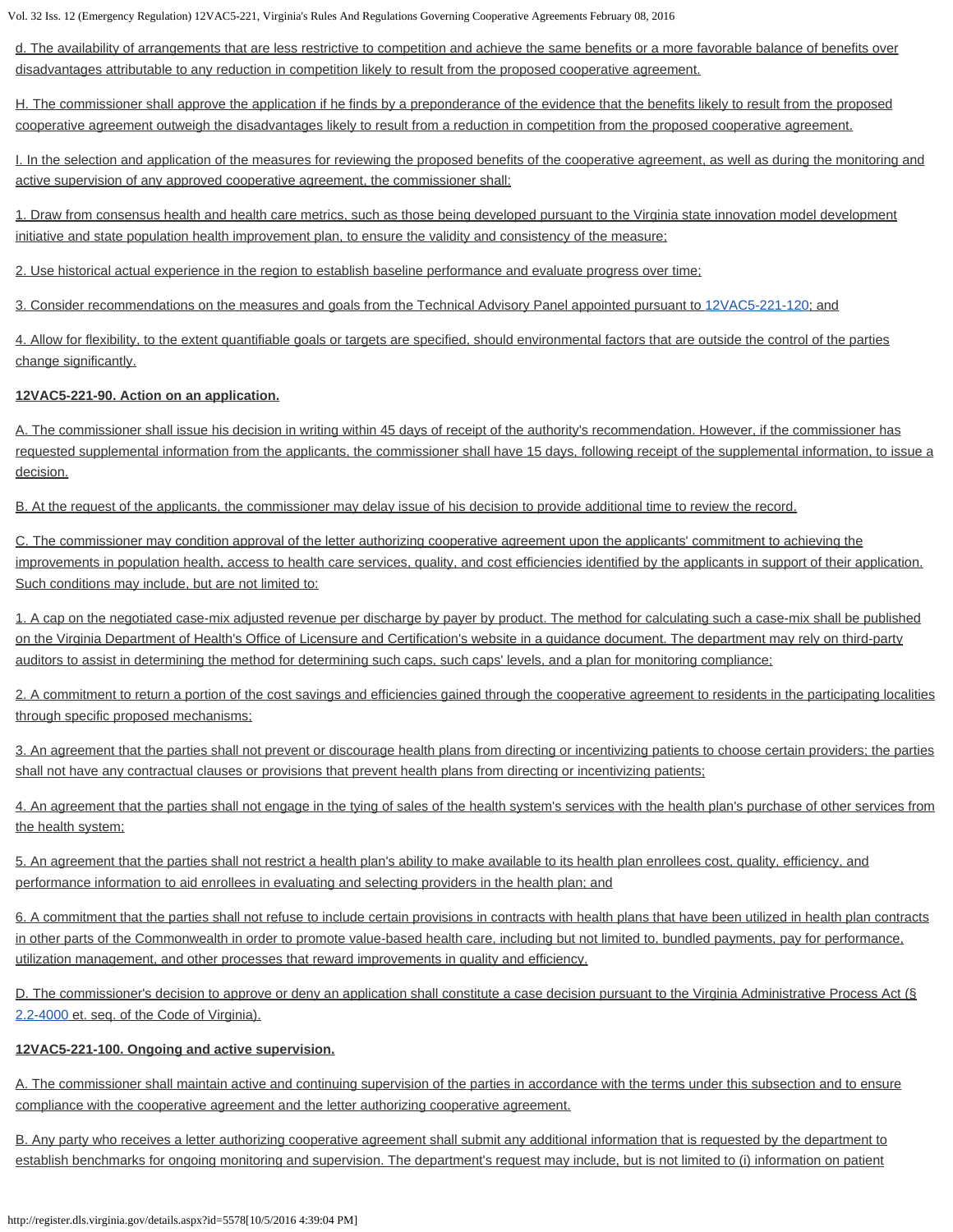satisfaction, (ii) information on employee satisfaction, (iii) a charge master, (iv) information reflecting the contracted rates negotiated with nonphysician providers, (v) information reflecting the noncontracted rates negotiated with allied health professionals, and (vi) information reflecting the noncontracted rates negotiated with other providers.

C. The department shall establish quantitative measures that will be used to evaluate the proposed and continuing benefits of the cooperative agreement.

1. The quantitative measures shall include measures of the cognizable benefits from the cooperative agreement in at least the following categories:

- a. Population health;
- b. Access to health services;
- c. Economic;
- d. Patient safety;
- e. Patient satisfaction; and
- f. Other cognizable benefits.
- 2. Each category may be comprised of measures for subcategories.

3. The Technical Advisory Panel and the parties to the cooperative agreement may make recommendations for the creation and evaluation of quantitative measures, but the department shall have the exclusive authority to add, modify, accept, or reject recommendations when creating or interpreting the quantitative measures.

D. A department representative may make periodic unannounced on-site inspections of the parties' facilities as necessary. If the department finds, after inspection, noncompliance with any provision of this chapter, any applicable state regulations, or the elements of the cooperative agreement or the letter authorizing cooperative agreement, the commissioner shall begin enforcement procedures in accordance with [12VAC5-221-130.](http://law.lis.virginia.gov/admincode/title12/agency5/chapter221/section130/)

E. The parties shall make available to the department representative requested records and shall allow access to interview the agents, employees, contractors, and any other person under control, direction, or supervision of the parties.

F. Complaints received by the department with regard to noncompliance with the cooperative agreement or the letter authorizing cooperative agreement shall be investigated. When the investigation is complete, the parties and the complainant, if known, shall be notified of the findings of the investigation.

G. The commissioner may develop other mechanisms of monitoring the parties to determine compliance with the cooperative agreement and whether compliance continues to meet the requirements of § [15.2-5384.1](http://law.lis.virginia.gov/vacode/15.2-5384.1/) of the Code of Virginia. The commissioner may modify the mechanisms of monitoring the parties upon notice to the parties.

# **12VAC5-221-110. Annual reporting.**

A. parties shall report annually to the commissioner on the extent of the benefits realized and compliance with any terms and conditions placed on their letter authorizing cooperative agreement. The report shall:

1. Describe the activities conducted pursuant to the cooperative agreement;

2. Include any actions taken in furtherance of commitments made by the parties or terms imposed by the commissioner as a condition for approval of the cooperative agreement;

3. Include information related to changes in price, cost, quality, access to care, and population health improvement;

4. Include actual costs, revenues, profit margins, and operating costs;

5. Include a charge master;

6. Include information reflecting the contracted rates negotiated with nonphysician providers, allied health professionals, and others;

7. Include any measures requested by the department based on the recommendations of the Technical Advisory Panel appointed pursuant to [12VAC5-](http://law.lis.virginia.gov/admincode/title12/agency5/chapter221/section120/) [221-120](http://law.lis.virginia.gov/admincode/title12/agency5/chapter221/section120/); and

8. Include the current status of the quantitative measures established under subsection C of [12VAC5-221-100](http://law.lis.virginia.gov/admincode/title12/agency5/chapter221/section100/) and the information requested by the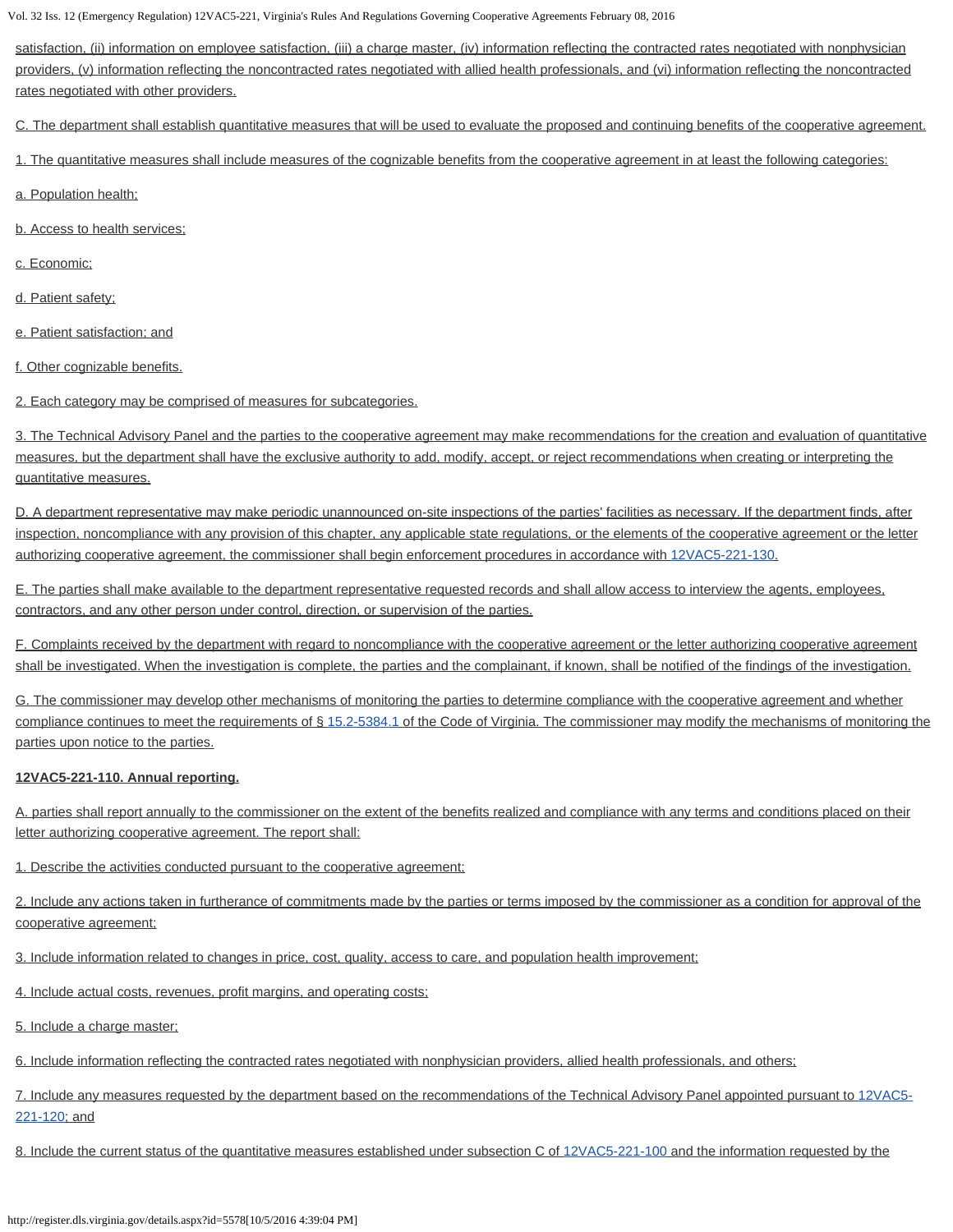department for benchmarks established in subsection B of [12VAC5-221-100](http://law.lis.virginia.gov/admincode/title12/agency5/chapter221/section100/).

B. The parties shall be required to update the parties' plan of separation annually and submit the updated plan of separation to the department. The parties shall provide an independent opinion from a qualified organization that states the plan of separation may be operationally implemented without undue disruption to essential health services provided by the parties.

C. The commissioner may require the parties to supplement the annual report with additional information to the extent necessary to ensure compliance with the cooperative agreement and the letter authorizing cooperative agreement.

D. All annual reports submitted pursuant to this section shall be certified audited by a third-party auditor.

E. The fee due with the filing of the annual report shall be \$20,000. If the commissioner should determine that the actual cost incurred by the department is greater than \$20,000, the parties shall pay any additional amounts due as instructed by the department. The annual filing fee shall not exceed \$75,000.

F. The commissioner shall issue a written decision and the basis for the decision on an annual basis as to whether the benefits of the cooperative agreement continue to outweigh the disadvantages attributable to a reduction in competition that have resulted from the cooperative agreement.

# **12VAC5-221-120. Technical Advisory Panel.**

A. The commissioner shall appoint a Technical Advisory Panel to provide (i) initial recommendations to the commissioner as to the quality, cost, and access measures and benchmarks to be considered to objectively track the benefits and disadvantages of a cooperative agreement; and (ii) provide ongoing input to the commissioner on the evolution of these and other new measures and the progress of the parties with respect to achievement of commitments with respect to these measures.

B. The Technical Advisory Panel shall consist of:

1. A representative of the Commissioner of Health who shall serve as chair of the panel;

2. The chief medical or quality officer or officers of the parties;

3. A chief medical or quality officer of a hospital or health system from other state market areas with no affiliation with the parties;

4. A chief medical or quality officer of a health plan that has subscribers in the affected area;

5. Experts in the area of health quality measurement and performance;

6. A consumer and employer representative from the affected area;

7. A representative from the Bureau of Insurance of the State Corporation Commission;

8. The chief financial officer or officers of the parties;

9. A chief financial officer of a hospital or health system from other state market areas with no affiliation with the parties; and

10. A chief financial officer of a health plan that has subscribers in the affected area.

C. The Technical Advisory Panel shall meet at least on an annual basis.

D. The Technical Advisory Panel shall identify evidence-based cost, quality, and access measures in areas including, but not limited to, population health, patient safety, health outcomes, patient satisfaction, access to care, and any other areas identified by the panel. The panel shall also make recommendations regarding how to best report performance on quality metrics.

E. The Technical Advisory Panel meetings shall be staffed by the Virginia Department of Health Office of Licensure and Certification.

# **12VAC5-221-130. Enforcement procedures.**

A. If the commissioner has reason to believe that compliance with a cooperative agreement no longer meets the requirements of § [15.2-5384.1](http://law.lis.virginia.gov/vacode/15.2-5384.1/) of the Code of Virginia or this chapter, the commissioner shall initiate a proceeding to determine whether compliance with the cooperative agreement no longer meets the requirements of § [15.2-5384.1](http://law.lis.virginia.gov/vacode/15.2-5384.1/) of the Code of Virginia or this chapter.

B. In the course of such a proceeding, the commissioner is authorized to seek reasonable modifications to a letter authorizing cooperative agreement. Such modifications shall be with the consent of the parties.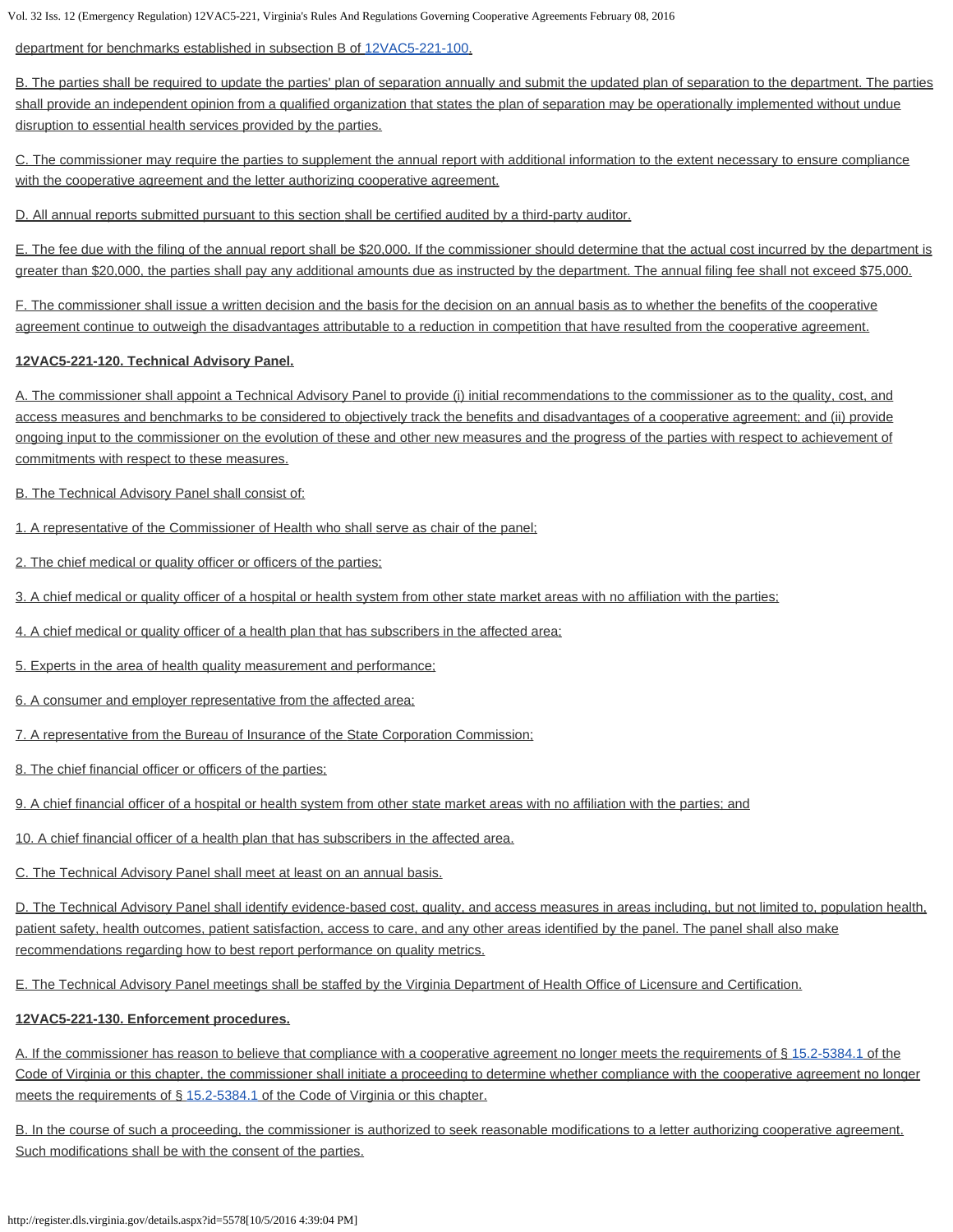C. The commissioner may revoke a letter authorizing cooperative agreement upon a finding that:

1. The parties are not complying with the terms or conditions of the cooperative agreement or the letter authorizing cooperative agreement;

2. The cooperative agreement is not in substantial compliance with the terms of the parties' application or the letter authorizing cooperative agreement;

3. The benefits resulting from the cooperative agreement no longer outweigh the disadvantages attributable to the reduction in competition resulting from the cooperative agreement;

4. The commissioner's approval was obtained as a result of intentional material misrepresentation to the commissioner or as the result of coercion, threats, or intimidation toward any party to the cooperative agreement; or

5. The parties have failed to pay any fee required by the department or the authority.

D. The proceeding initiated by the commissioner under this section, and any judicial review thereof, shall be held in accordance with and governed by the Virginia Administrative Process Act (§ [2.2-4000](http://law.lis.virginia.gov/vacode/2.2-4000/) et seq. of the Code of Virginia).

## **12VAC5-221-140. Voluntary termination of cooperative agreement.**

A. Any party shall file notice with the department within 30 days after terminating its participation in a cooperative agreement. The notice shall be sent in writing to the attention of the director of the department's Office of Licensure and Certification.

B. In the event of a termination of a cooperative agreement, the parties shall return the letter authorizing cooperative agreement to the department's Office of Licensure and Certification.

#### **12VAC5-221-150. Official records.**

A. The commissioner shall maintain on file all cooperative agreements that the commissioner has approved.

B. All records collected pursuant to this chapter shall be maintained in accordance with the Virginia Freedom of Information Act (§ [2.2-3700](http://law.lis.virginia.gov/vacode/2.2-3700/) et seq. of the Code of Virginia) and the Library of Virginia's record management program (§ [42.1-85](http://law.lis.virginia.gov/vacode/42.1-85/) of the Code of Virginia).

C. All approved cooperative agreements and letters authorizing cooperative agreement shall be published on the Virginia Department of Health Office of Licensure and Certification website.

D. All reports collected pursuant to [12VAC5-221-110](http://law.lis.virginia.gov/admincode/title12/agency5/chapter221/section110/) shall be published on the Virginia Department of Health Office of Licensure and Certification website.

E. The commissioner shall make public his annual determination of compliance with a letter authorizing the cooperative agreement.

VA.R. Doc. No. R16-4430; Filed January 18, 2016, 5:40 p.m.

#### [« Previous](http://register.dls.virginia.gov/details.aspx?id=5577) | [Next »](http://register.dls.virginia.gov/details.aspx?id=5583) | [Table of Contents »](http://register.dls.virginia.gov/toc.aspx?voliss=32:12)